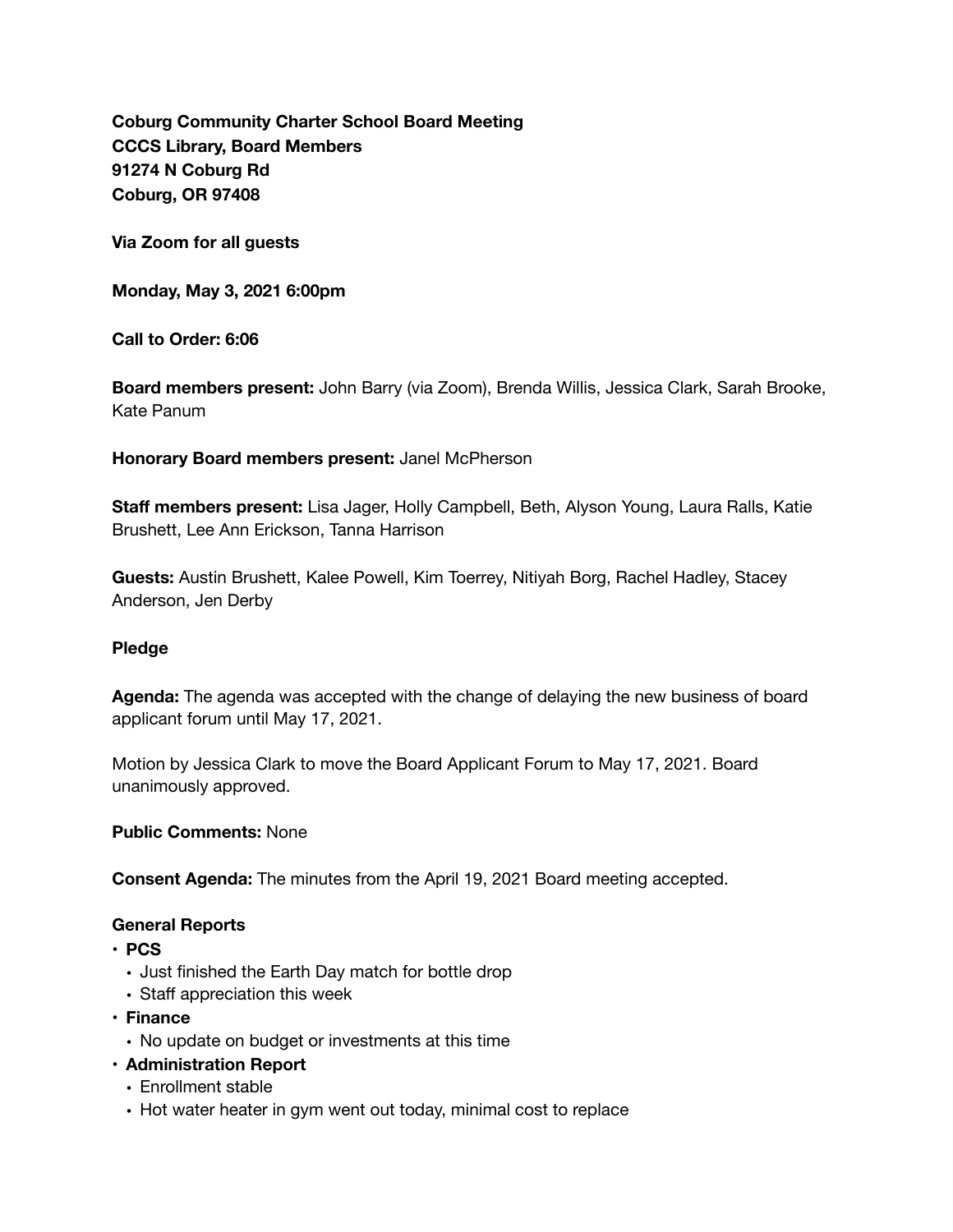- Walk n'Roll to school this week, prizes, part of national effort
- Opportunity for students to get involved with Coburg antique fair in September
- Planning to do some state testing, one subject (7th grade will be testing 2 subjects), option to op-out of state testing
- May 10th, 4j spring visit
- **• Staff Report** 
	- Financial presentation

## **Old Business**

### **• Review Strategic Board Goals**

- Goal 1: ensure CCCS has a 'HOME' for the foreseeable future
	- No updates likely until end of summer
- Goal 2: Optimize Board Governance and Structure
	- Board members should bring questions to applicant forum at May 17th meeting
	- Vote for new board members to take place by June 30th according to bylaws
- Goal 3: Create a sustainable fundraising model
- No significant changes
- Goal 4: Ensure that middle school offering is competitive and enrollment is stable/quality academic program
	- No significant changes

## **• 2021/22 Salary Schedule Adoption**

- Finance committee looked at the following for staff:
	- PERS IAP
	- Extending salary schedule to cap at 15 years
	- 3% step
- Discussed 3 year projected budget with 3% step increases, PERS 6% pick-up, and 15% insurance increase
- **• Budget for 2021/22** 
	- Final budget vote next meeting
- **• FTE for 2021/22** 
	- FTE count includes positions to be covered by funding to help with student mental health and adjustment back to school
	- Review of total proposed FTE
		- Total FTE 20.18 likely from general budget
		- Remaining FTE likely from grant funding

Motion from Brenda Willis to approve the total FTE for school year 2021/22 at 29.255. Board unanimously approved.

# **• School year Calendar 2021/22**

**•** Review of draft school calendar

Motion by Sarah Brooks to approve the draft school calendar for 2021/22. Board unanimously approved.